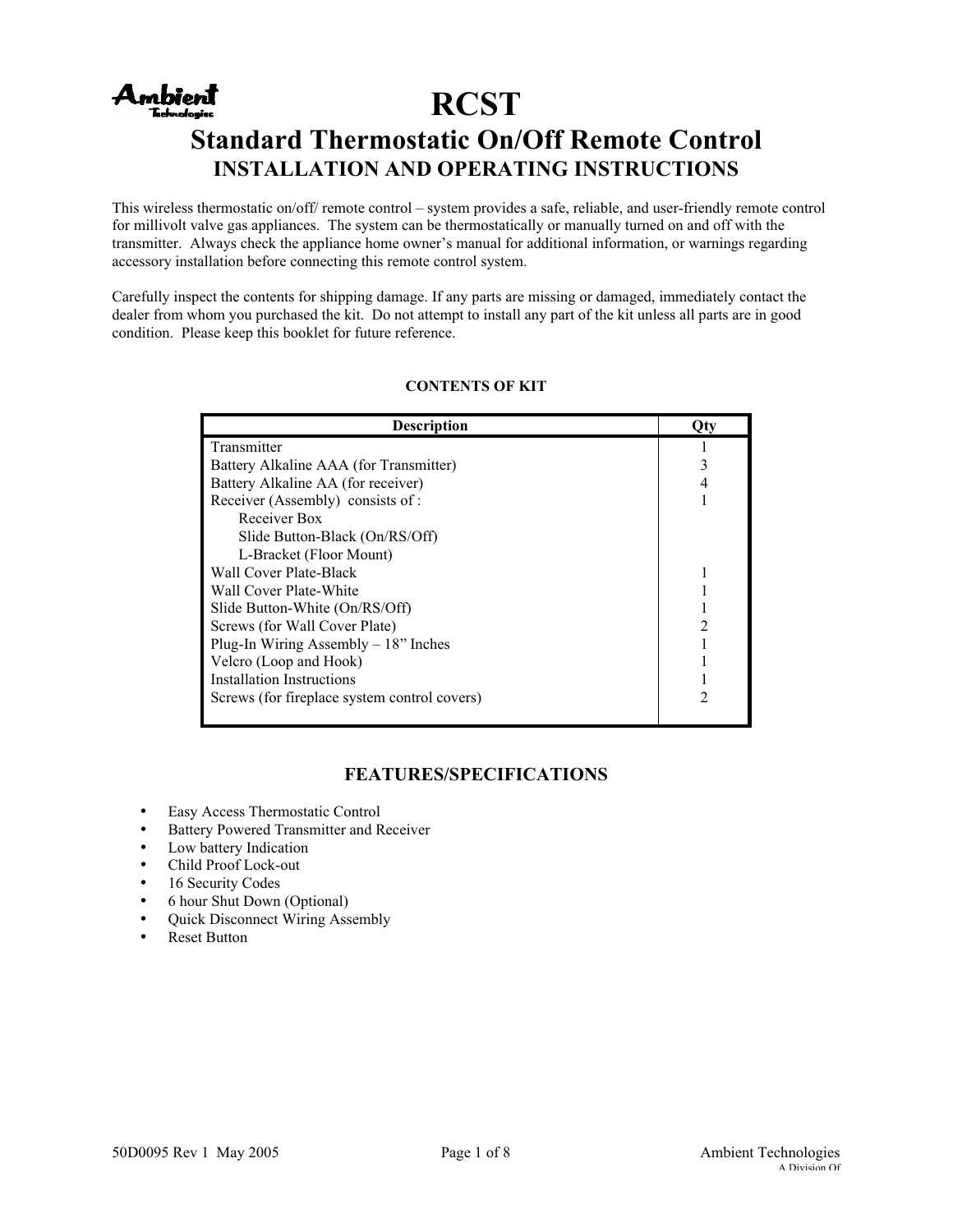## **WARNING Important Safety Information**

- Read this manual thoroughly prior to installing, programming or operating any remote control.<br>• This remote control system is designed for use with a millivolt gas valve system. Do not use the
- This remote control system is designed for use with a millivolt gas valve system. Do not use this remote control system on applications with voltages above 24 Volts AC/DC and 1 amp current.
- This remote control system requires three (3) "AAA" and four (4) "AA" alkaline batteries to power the transmitter and receiver. Wiring must conform to appliance requirement and building codes/ordinances as required by local and national code authorities having jurisdiction.
- Wiring must conform to appliance requirement and building codes/ordinances as required by local and national code authorities having jurisdiction.
- Do not short (or jumper) across the gas valve terminals to test the remote control installation. This could damage the unit and void the warranty.
- This remote control system should only be used as described in this manual. Any other use is not recommended and will void the warranty.

|--|

| ↺<br>⋍ | Turn appliance OFF and allow to cool before installing or servicing. DO NOT connect<br>110-120 VAC wiring to the milli-volt gas control valve. The remote operator must be installed<br>exactly as outlined in these instructions. Read all instructions completely before attempting<br>installation. Follow instructions carefully during installation. Any modification of<br>components will void the warranty and may cause a fire hazard. |
|--------|-------------------------------------------------------------------------------------------------------------------------------------------------------------------------------------------------------------------------------------------------------------------------------------------------------------------------------------------------------------------------------------------------------------------------------------------------|
|--------|-------------------------------------------------------------------------------------------------------------------------------------------------------------------------------------------------------------------------------------------------------------------------------------------------------------------------------------------------------------------------------------------------------------------------------------------------|

**WARNING WARNING**

**Turn appliance OFF (at the appliance or remote receiver) if you are away from your house for a long period of time. Never leave anything on top of the surface on the transmitter.**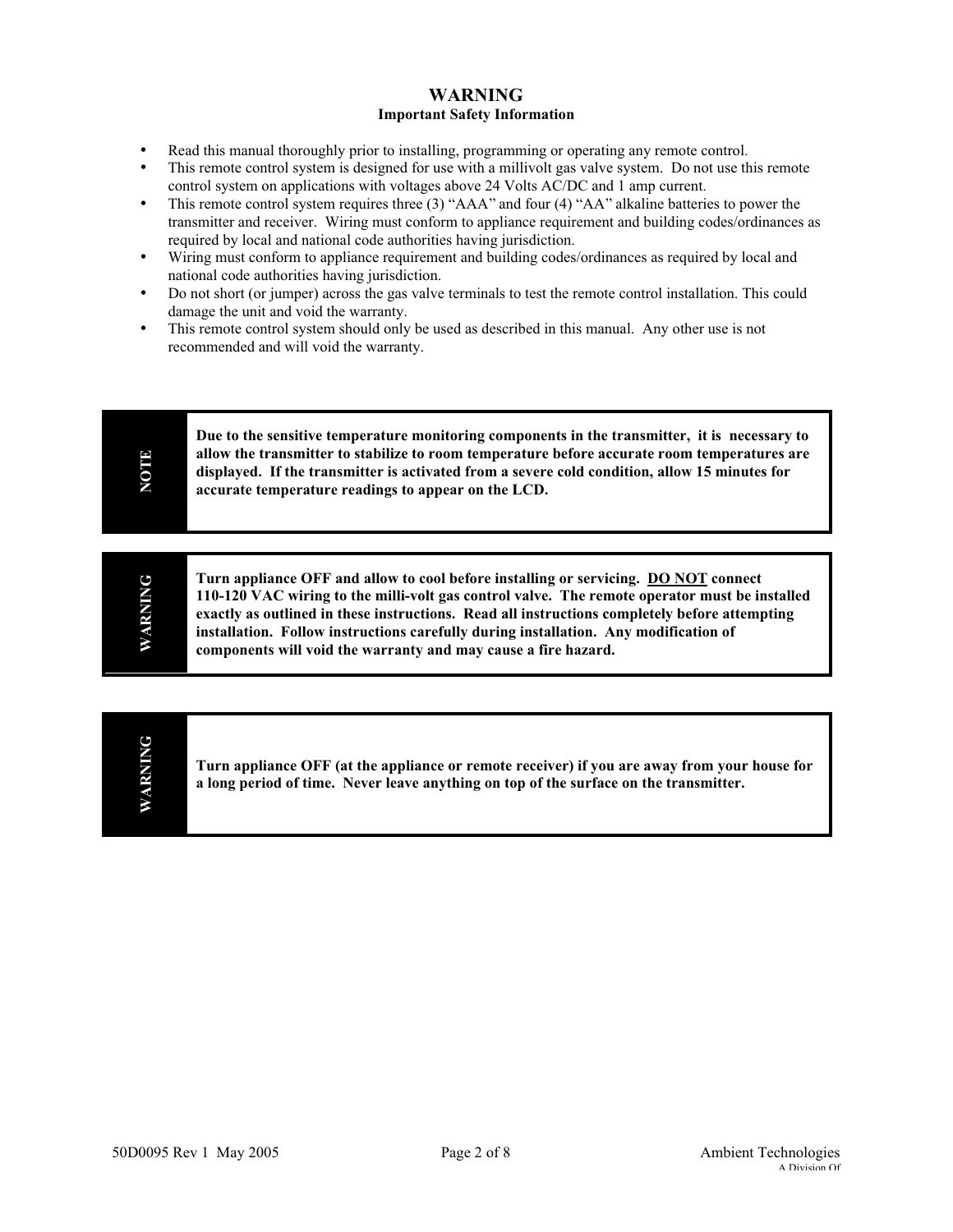## **INSTALLATIONS**

# *Remote Receiver:*

The remote receiver may be wall mounted or installed in the appliance per the appliance homeowner's manual. **Refer to the Homeowner's Manual for special installation instructions.** If wall mounted, the remote receiver must be installed in a junction box with cover plate provided. Failure to follow the installation instructions found in the appropriate Homeowner's Manual will void the warranty and may cause a fire hazard.

#### Installing Batteries:

The remote receiver uses four (4) "AA"- size batteries. To install batteries,

- 1. Remove the slide switch by gently pulling straight out.
- 2. Use your thumb and index finger to gently pull down the L-bracket.
- 3. Open the battery door by pressing the two tabs located on the door.
- 4. Install the batteries as indicated in the receiver cover.
- 5. Close the battery door until the door tab snaps in place.
- 6. To install the receiver into a wall junction box, install the receiver with the screws provided .
- 7. If you decided to install the receiver into the appliance, reinstall the Lbracket.
- 8. Gently, install the slide switch back to the receiver stem.
- 9. The batteries should be replaced at least once every 6 months or when the battery indicator flashes.

#### Connecting the Receiver to your appliance:

This system comes with an 18 inch wire assembly. Insert the white terminal to the back of the receiver. The terminal wire block can only be installed one way. Do not force the terminal plug onto the receiver.

Connect the wiring terminal two (2) " female spade terminals to the appliance. Refer to the appropriate Homeowner's Manual for proper wiring connections to the appliance. Your appliance may have other options to connect wiring from receiver. For applications longer than 18 inches, use 18 gauge wire, 105ºC rated, with no splices. Connect to the two (2) 1/4" female spade wiring terminals. Wire can be no longer than 20 feet.



GENERIC WIRING DIAGRAM FOR RECEIVER. THE RECEIVER WIRE NEEDS TO CONNECT TO THE VALVE AT THE "TH" AND "TH/TP" **JUNCTION** 



**Make sure that the wires do not contact the appliances any place other than at the terminals. Exposure to temperatures higher than 105C (250ºF) may cause the receiver to malfunction or fire hazard.**



**L-Bracket**



**Battery Door**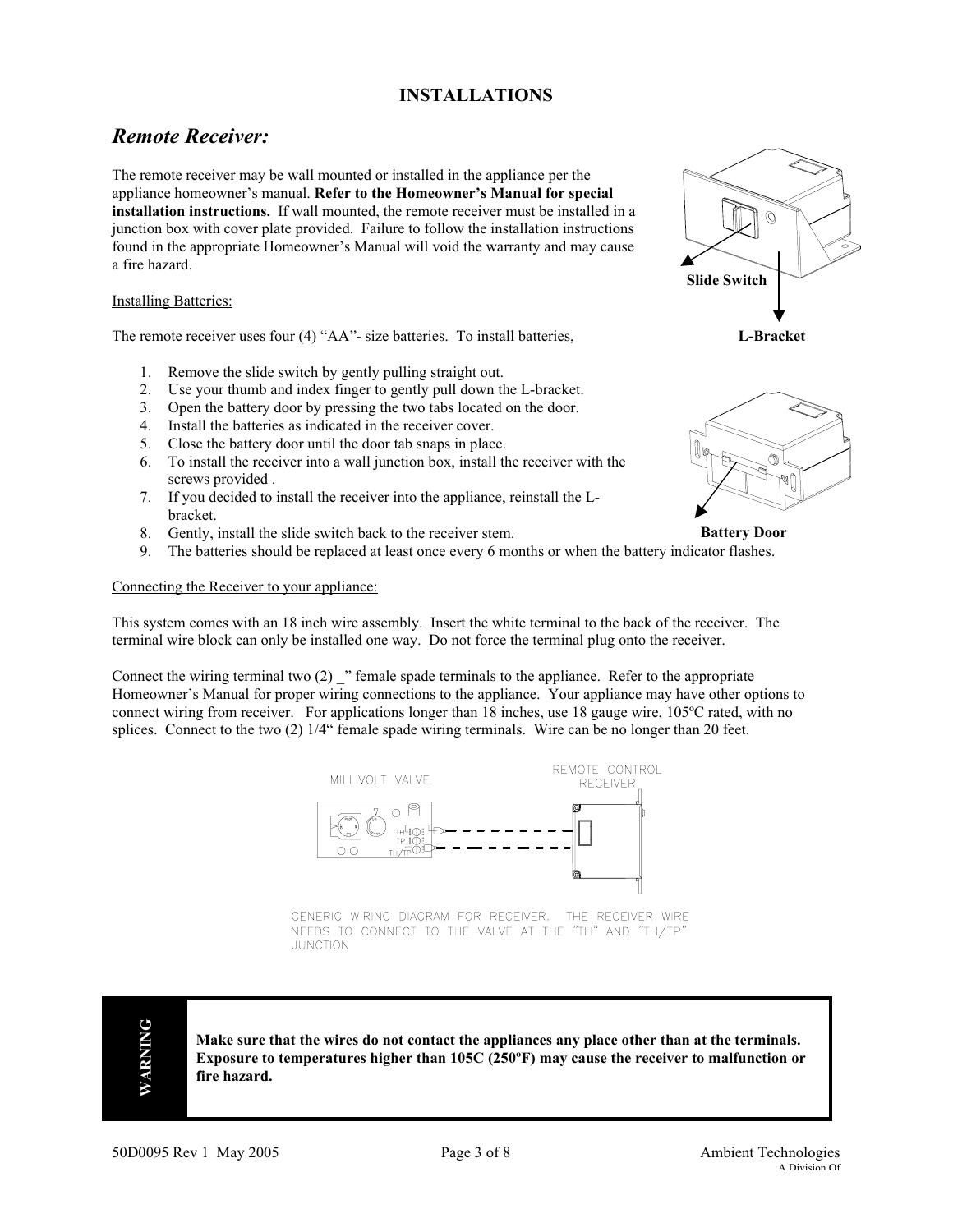# *Remote Transmitter:*

#### Installing Batteries:

The remote transmitter uses three (3) "AAA"- size batteries. To install batteries,

- 1. Press down the battery door tab and lift up and remove the battery door.
- 2. Install the batteries as indicated on transmitter.
- 3. Close the battery door by snapping in place.
- 4. The batteries should be replaced at least once every 6 months or when the battery indicator flashes.
- 5. Press down the battery door tab and lift up and remove the battery door.
- 6. When both batteries are installed, the transmitter will initialize for 10 seconds and then is ready for use.
- 7. The batteries should be replaced at least once every 6 months or when the battery icon indicator flashes.

Setting Privacy (DIP) Switch on Receiver and Transmitter:

The remote receiver and transmitter privacy (DIP) switches are preset at the factory. In the event of activation or interference from other nearby transmissions, reset the code using the following procedure:

- 1. Slide the code switches on the transmitter or receiver to your choice of ON or OFF position. Switches #1, #3 and #4 are preset to "ON", and #2 is preset to "OFF" for both the transmitter and receiver.
- 2. The switches on the transmitter and receiver must match in order for the system to work.
- 3. To check, touch either the On or Off button on the transmitter and the receiver indicator light will blink. If not repeat step 2.
- 4. The system is now ready to operate.



**WARNING WARNING**

**Do not use two (2) or more remote control systems in the same area with the same dip switch settings, as they will communicate with each other. This may cause the appliances to malfunction.**



**Back of the Transmitter**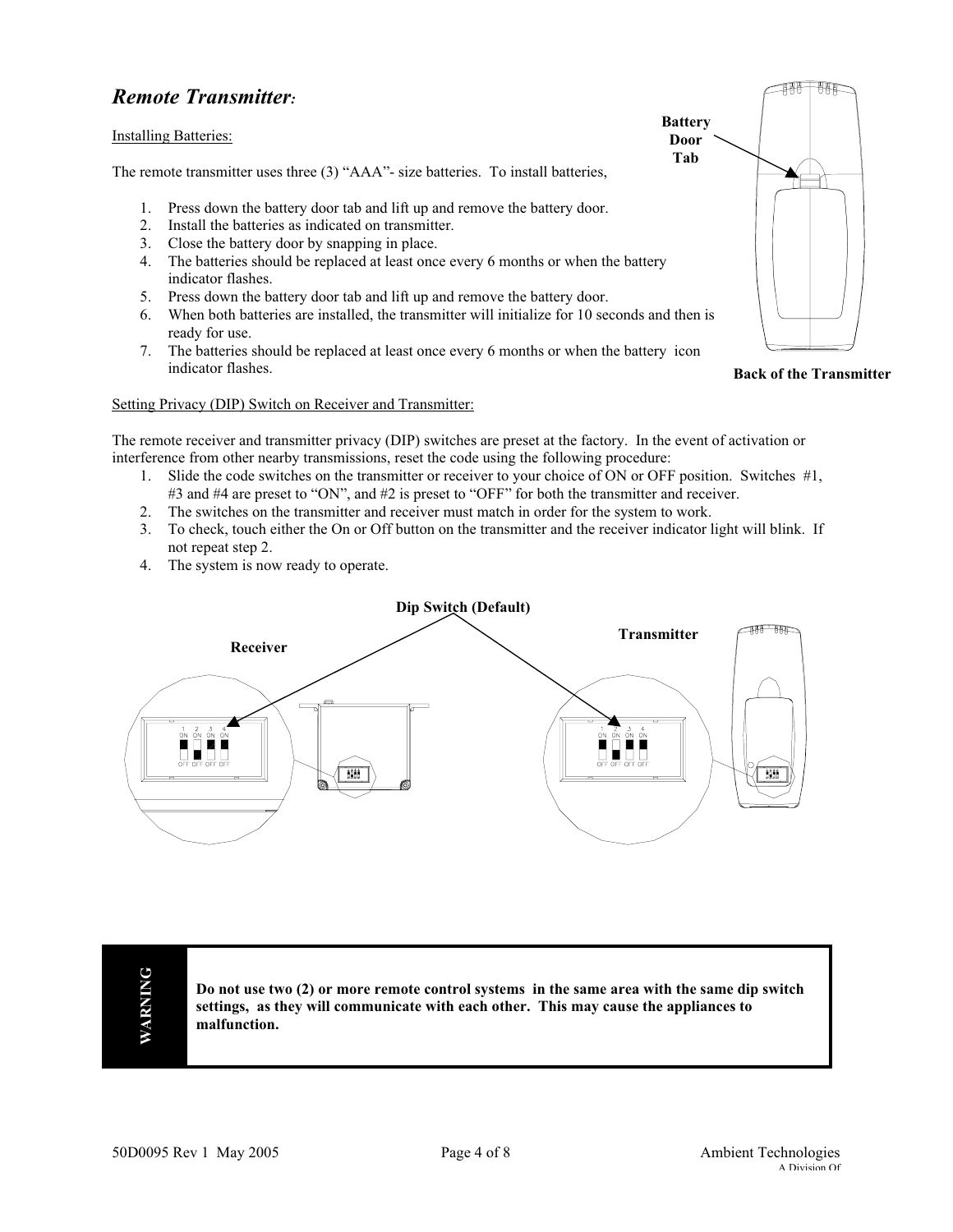#### Optional Auto Shutdown:

- 1. The transmitter comes preset from the factory with a 6 hour shutdown from its last ON operation. This is done to prevent the appliance from continuing to run if unattended.
- 2. You may disable this feature if you wish. To disable, change the transmitter privacy (DIP) switch **#1 ONLY** to the OFF position (by sliding the switch towards the battery door.) Make sure the receiver privacy (DIP) switches are set the same. Follow the instructions on how to set the privacy (DIP) switch setting.
- 3. **By disabling this feature, your appliance may continue to run unattended**.

### Reset Button:

1. The reset button can be used to reset the transmitter if transmitter is not working properly. The reset button is located behind the battery door cover. Using a paper clip, press the reset button and the transmitter will reset and initialize for 10 seconds before it can be used.

## **OPERATIONS:**

## *Transmitter:*

## General:

The RCST Remote Control has two (2) operating modes: Manual and Thermostatic. The control system can be set to temperature ranges between 45°F and 90°F.

The transmitter will operate the remote receiver from 1foot to a maximum of 30 feet. The distance is reduced when batteries are low or when the receiver is inside a metal enclosure.

### Initial start up:

1. After initial power up or when RESET button is pressed, the transmitter is reset. The reset button is located inside the battery door.

2. During system reset, all features of the LCD will be visible. After one second, the LCD will be initialized. A typical reset display is shown above. Note that the temperature scale is degree F.

3. Press On button to select between °C and °F display. It will exit setting mode automatically after 10 seconds if no key is pressed. The transmitter will send an Off signal after reset.

4. After reset the transmitter is operating in manual mode. The room temperature are shown as above.

### Manual Mode:

1. Press the ON button once to turn on the appliance. Press the OFF button to turn it off.

2. In manual mode, the transmitter will not turn the appliance off even if the room temperature is above the target temperature.

### Thermostatic mode:

- 1. Press the AUTO button to enter the thermostatic mode. "SET" temp icon will appear on the lower LCD screen
- 2. In thermostatic mode, press the ON/  $\overline{m}$  button or OFF/ $\overline{\theta}$  button to set the desired set temperature.
- 3. Once the setting is completed, the transmitter will automatically turn on the fireplace when the room temperature is below the set temperature and turn off the appliance when the room temperature is







A Division Of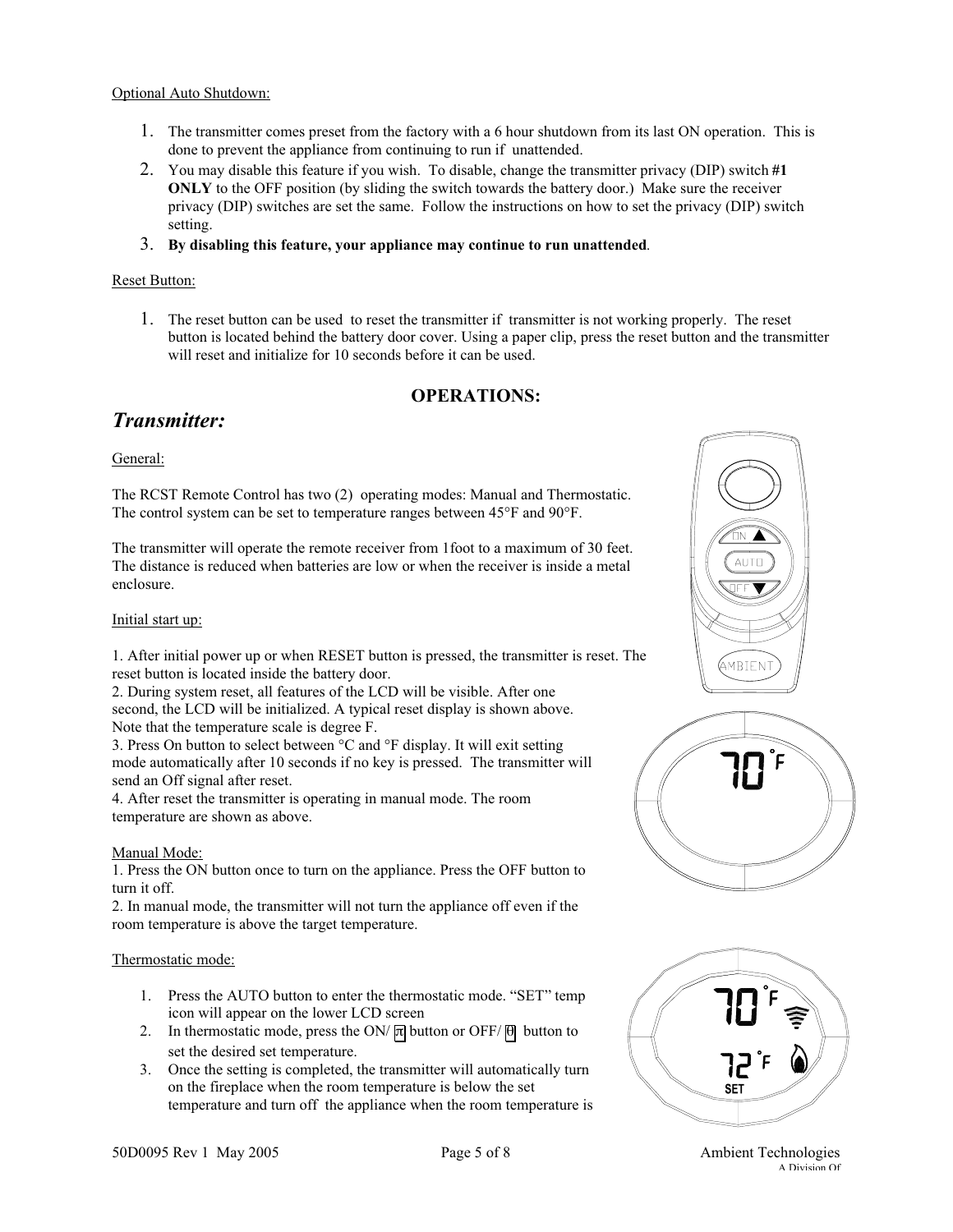above the set temperature within 1 degree.

- 4. There will be a slight delay in the response of the unit (on/off) to a temperature. Room temperature is monitored every 3 minutes.
- 5. Press the Auto button to exit the thermostatic mode (Return to Manual Mode). The "SET" temp icon will disappear on the lower LCD display. The transmitter will be in the manual on/off mode

#### . Low-battery detection:

1. Battery voltage is checked once a minute. When the battery voltage drops to a certain level, the low-battery warning will come on, and the transmitter **will turn off the appliance**. The transmitter will not function anymore until fresh batteries are installed.

2. When the batteries are low, the LCD shows a low battery indicator. The low battery warning will be displayed in any mode.

3. The transmitter will not operate with low batteries. Change the battery before the battery is too weak for normal operation. **TURN THE UNIT OFF BEFORE REPLACING BATTERIES**.

#### Child-proof protection:

1. Press and hold ON and OFF buttons simultaneously for 3 seconds to enter child-proof mode.

2. The transmitter will not work mode until child-proof mode is deactivated by pressing the ON and OFF buttons simultaneously for 3 seconds again to exit child-proof mode.

#### Transmitter Thermal Shutdown:

1. If transmitter measures a room temperature exceeding 99 degrees Fahrenheit, the LCD will display "HI" and the transmitter will turn off the appliance.

2. Transmitter will not function until the room temperature has dropped below 99 degree Fahrenheit.

3. If transmitter measures a room temperature less than 40 degrees Fahrenheit, the LCD will display "LO" and **NO SIGNAL will be send to turn on the appliance**.





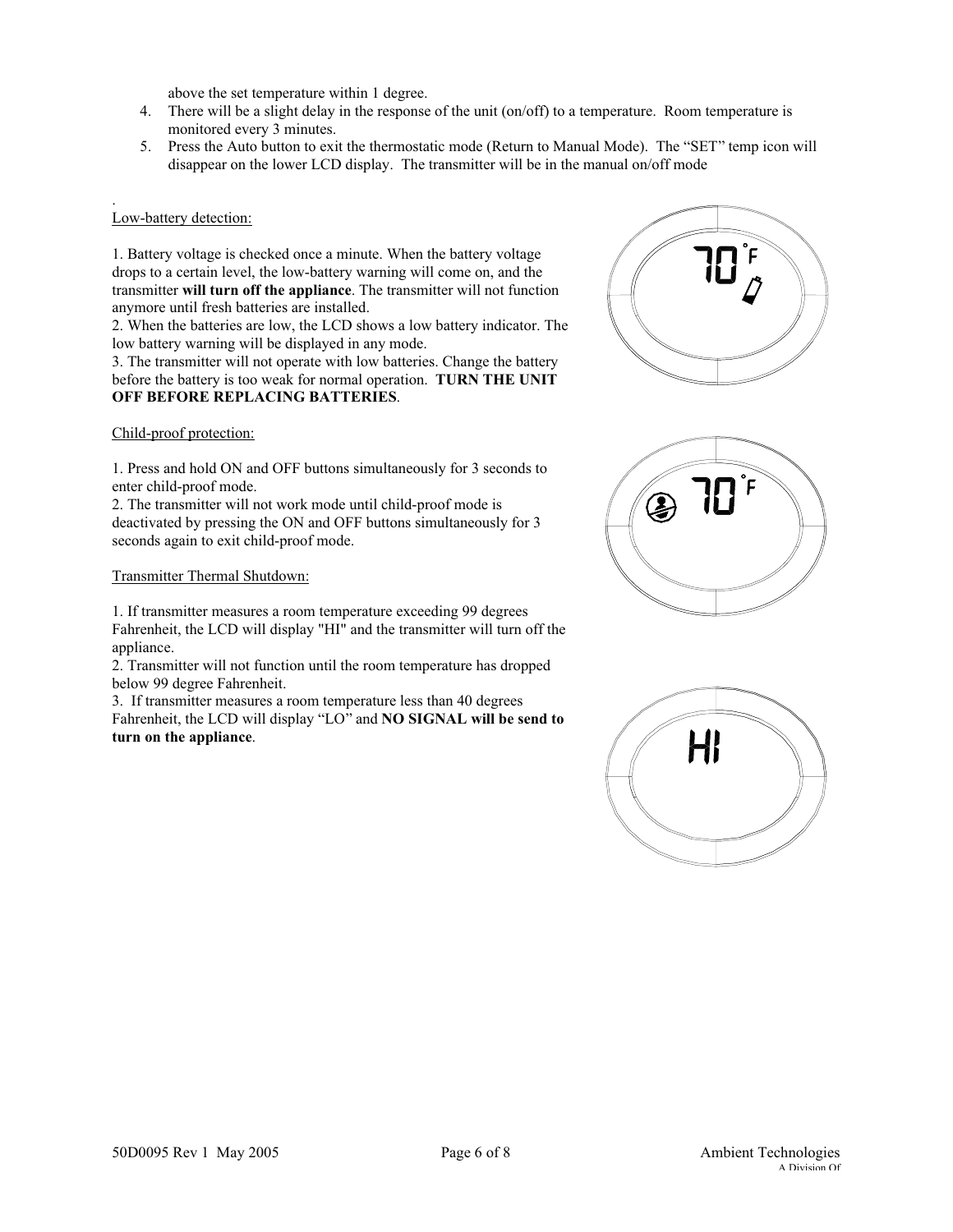# *Receiver:*

## Slide Switch:

- 1. ON position: the system will remain on until the slide switch is placed in the OFF or RS position.
- 2. RS position: the system will only operate if the remote receiver receives a signal from the transmitter.
- 3. OFF position, the system is off. **The slide switch should be placed in the OFF position if you will be away for an extended period of time.** If the remote receiver is mounted out of children's reach, the OFF position also functions as a safety device by both turning the system off and rendering the receiver inoperable.

#### **TESTING YOUR NEW REMOTE CONTROL SYSTEM**

- 1. Light your gas appliance following the appliance lighting instructions that came with the appliance. Confirm that the pilot light is on; it must be in operation for the remote control to operate the main gas valve. Appliance control knob must be in the ON position. Appliance ON/OFF switch must be in OFF position.
- 2. Slide the 3 position button on the remote receiver to the ON position. The main gas flame should ignite.
- 3. Slide the button to OFF. The flame should extinguish (the pilot light will remain on).
- 4. Slide the button to RS (the center position), then touch the transmitter to turn the system to ON. The main gas flame should ignite.
- 5. Press the transmitter to turn the system to OFF. The flame should extinguish (the pilot light will remain on).

| <b>Symptom</b>        | <b>Causes</b>                                    | Action                               |
|-----------------------|--------------------------------------------------|--------------------------------------|
| 1. LED light on       | 1. Low Battery                                   | 1. Replace batteries. Change         |
| receiver blinking or  |                                                  | batteries every 6 months.            |
| battery icon on LCD   |                                                  | 2. Check battery installation and    |
| on transmitter.       |                                                  | replace batteries.                   |
| 2. LCD display is     |                                                  | 3. Press Reset button at the back of |
| blank                 |                                                  | the transmitter.                     |
| 3. LCD display shows  |                                                  |                                      |
| "funny" display       |                                                  |                                      |
| 4. Appliance does not | 1. Wiring / Electrical Connections               | 1. Slide the switch to ON, if        |
| come on.              |                                                  | appliance comes ON, wiring is not    |
|                       |                                                  | the cause.                           |
|                       |                                                  | 2. If appliance does not come on,    |
|                       |                                                  | check wiring connections.            |
|                       | 2. Privacy (DIP) switch setting on transmitter   | 1. Make sure the transmitter and     |
|                       | does not match receiver                          | receiver have the same DIP switch    |
|                       |                                                  | settings.                            |
|                       | 3. Transmitter measures temperature exceeding    | 1. Move transmitter to a cooler      |
|                       | 99 degrees Fahrenheit and shows "HI" on LCD      | place and wait until temperature     |
|                       |                                                  | drops below 99 degree.               |
|                       | 4. Distance between the transmitter and receiver | 1. Make sure the operating distance  |
|                       | is more than 20 feet                             | is less than 20 feet                 |
| 5. Receiver cannot    | 1. Receiver is installed in an enclosure         | 1. Make sure the receiver is not     |
| receive signal.       |                                                  | located inside an enclosure.         |
|                       |                                                  |                                      |
|                       |                                                  |                                      |

## **TROUBLESHOOTING**

**WARNING:** Changes or modifications to this unit not expressly approved by the party responsible for compliance could void the user's authority to operate the equipment.

**NOTE:** This equipment has been tested and found to comply with